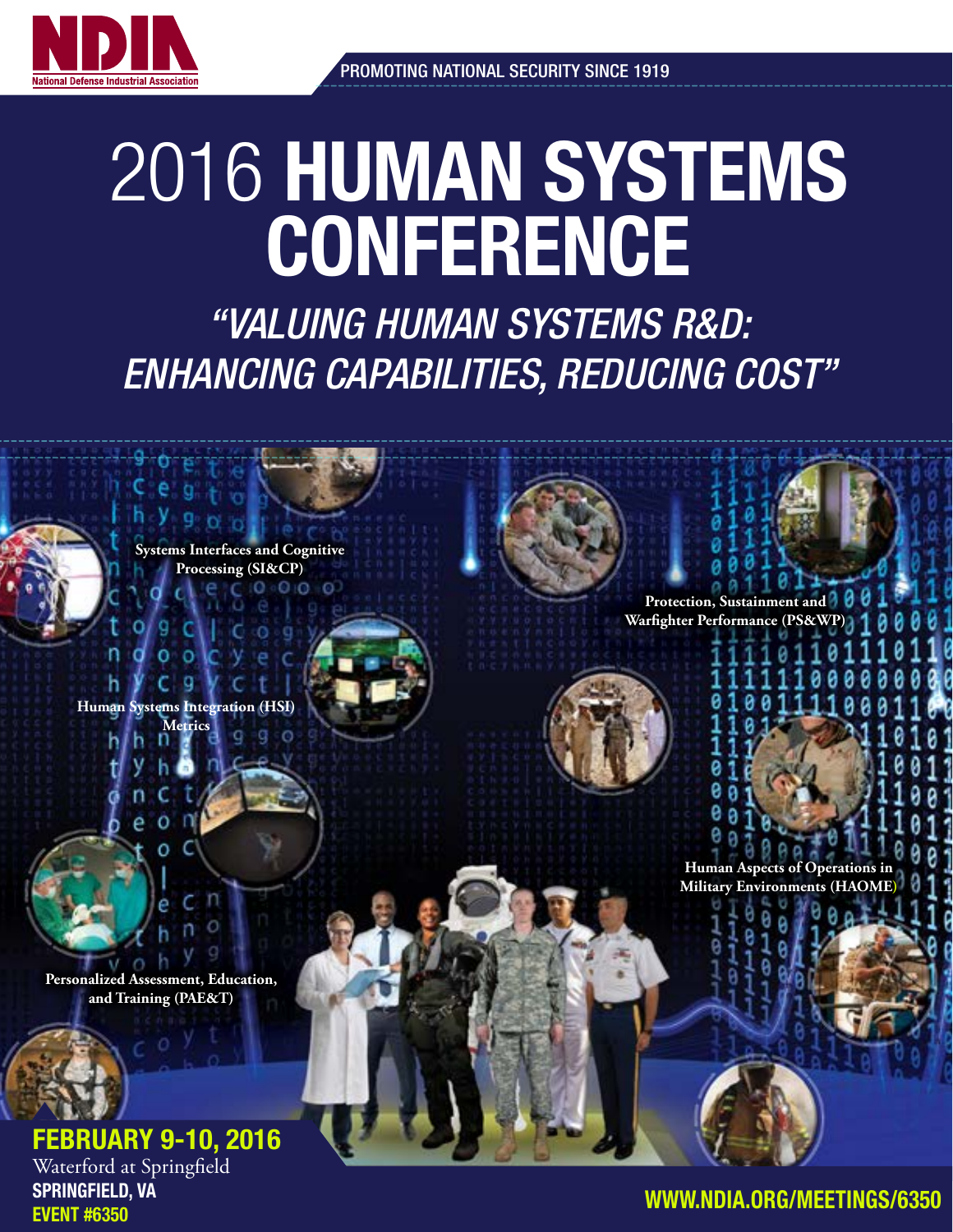

## LOCATION

Waterford at Springfield 6715 Commerce St Springfield, VA 22150 (703) 719-5700

#### ATTIRE

Appropriate dress for the Conference is business casual for civilians and Class B uniform or uniform of the day for military personnel.

### ID BADGE

During Conference registration and check-in, each Attendee will be issued an identification badge. Please be prepared to present a valid picture ID. Badges must be worn at all Conference functions.

# **CONTACTS**

**Christopher Nemeth, PhD** Chair, NDIA Human Systems Division; Principal Scientist, Applied Research **Associates** cnemeth@ara.com

#### **Mr. Gary Gomez**

Deputy Chair; President, Taylor Connor **Associates** ggomez@tayconllc.com

#### **BG Pete Palmer, USA (Ret)**

Vice Chair; Director, EDGE Innovation Network, General Dynamics Corp.

**LCDR Peter Walker, PhD, MSC, USN** Symposium Co-Chair; Naval Medical Research Center (NMRC) peter.b.walker.mil@mail.mil

**Kelly Hale, PhD** Symposium Co-Chair; Sr VP, Technical Operations, Design Interactive, Inc. kelly@designinteractive.net

**Ms. Christy J. Mason** Director, Operations, NDIA cmason@ndia.org

# TUESDAY, FEBRUARY 9, 2016

| $7:00$ AM $-6:30$ PM    | <b>Registration</b><br>Foyer                                                                                                                                                                                                                                                                                                                                                                                                                                                                                                                                                                      |
|-------------------------|---------------------------------------------------------------------------------------------------------------------------------------------------------------------------------------------------------------------------------------------------------------------------------------------------------------------------------------------------------------------------------------------------------------------------------------------------------------------------------------------------------------------------------------------------------------------------------------------------|
| 7:00 AM - 8:00 AM       | <b>Continental Breakfast</b><br>Foyer                                                                                                                                                                                                                                                                                                                                                                                                                                                                                                                                                             |
| $8:00$ AM $- 8:15$ AM   | <b>Welcome and Introductory Remarks</b><br>Singleton Combo Ballroom<br>> Christopher Nemeth, PhD, Chair, NDIA Human Systems<br>Division; Principal Scientist, Applied Research Associates<br>MG Barry Bates, USA (Ret), Vice President, Operations, NDIA<br>Þ.                                                                                                                                                                                                                                                                                                                                    |
| $8:15$ AM $-$ 9:00 AM   | <b>Keynote Address</b><br>Singleton Combo Ballroom<br>Greg Zacharias, PhD, Chief Scientist, USAF                                                                                                                                                                                                                                                                                                                                                                                                                                                                                                  |
| $9:00$ AM $-$ 10:15 AM  | <b>Panel: Science and Technology Roadmap: Government Perspective</b><br>Singleton Combo Ballroom<br>Session Chair<br>Maris Vikmanis, Principal Advisor to Director of Human<br>Effectiveness, AFRL<br>• John Tangney, PhD, Director, Human and Bioengineered<br>Systems Division, ONR<br>Mike LaFiandra, Sc.D, Chief Dismounted Warrior Branch,<br>ARL<br>Ray Perez, PhD, Program Officer, Human and Bioengineered<br>▶<br>Systems, ONR<br>Elizabeth Bowman, PhD, Operations Research Analyst, ARL<br>▶.<br>Todd Nelson, PhD, Chief, Strategic Planning and<br>▶<br>Transformation Division, AFRL |
| 10:15 AM - 10:30 AM     | <b>Networking Break</b><br>Hazel Combo Ballroom                                                                                                                                                                                                                                                                                                                                                                                                                                                                                                                                                   |
| 10:30 AM - 11:00 AM     | <b>Conference Gateway Address</b><br>Singleton Combo Ballroom<br>COL Benjamin Solomon, USA, MD, Brain Health Program<br>Manager, OTSG, DHA                                                                                                                                                                                                                                                                                                                                                                                                                                                        |
| $11:00$ AM $- 12:15$ PM | Panel: HSI R&D Challenges to Optimize Readiness and Reduce Costs<br>at Strategic, Operational and Tactical Levels: Industry Perspective<br>Singleton Combo Ballroom<br>Session Chair<br>Jared Freeman, PhD, Chief Scientist, Aptima<br>> Kay Stanney, PhD, C.H.F.P, President and Founder, Design<br>Interactive, Inc.<br>Dylan Schmorrow, PhD, Chief Scientist, Soar Technology, Inc.<br>▶<br>Marty Voshell, PhD, Scientist, Charles River Analytics                                                                                                                                             |
| 12:15 PM - 1:15 PM      | <b>Networking Lunch</b><br>Hazel Combo Ballroom                                                                                                                                                                                                                                                                                                                                                                                                                                                                                                                                                   |

<u> - - - - - - - - - - - -</u>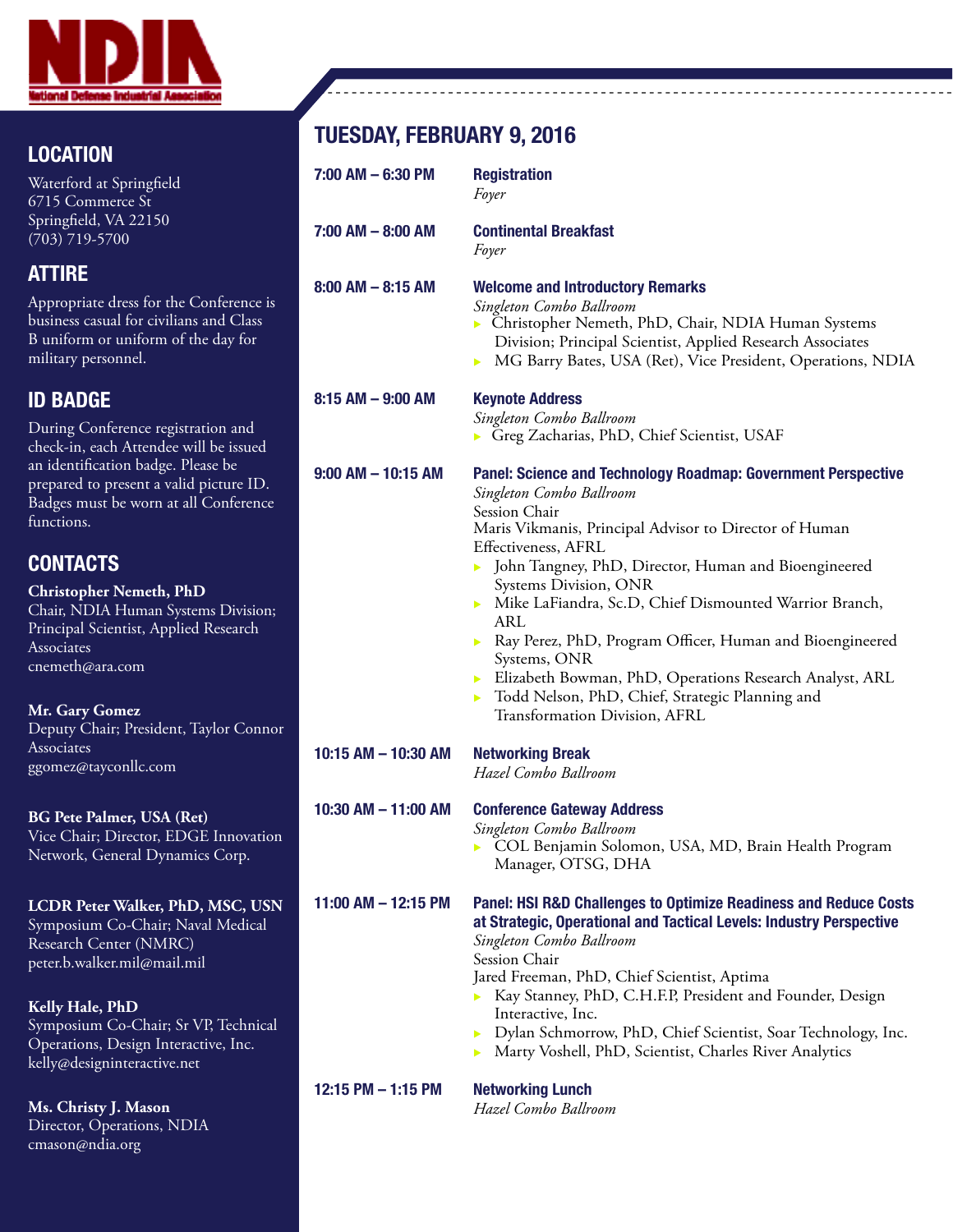#### 1:15 PM – 3:00 PM Networking Poster and Demonstration Session

*Hazel Combo Ballroom*

- **EXECUITAR: Managing, Measuring, and Promoting the Remediation of Usability Problems of Systems Through the Simplification and Synchronization of Usability Testing** Marc Abrams, PhD, CTO, Harmonia Holdings Group, LLC
- <sup>u</sup> **Improving Learner Retention by Identifying and Reducing Cognitive Overload** Christopher Bowers, Human Performance Technologist, Goal-Oriented Human Performance Technologies, LLC
- **\***<sup>u</sup> **Measuring and Improving Situational Awareness Through Cognitive Stressors** Jean Castonguay, Executive Director, CogniSens Applied Research Centre
- <sup>u</sup> **Predicting the Significance of Injuries Potentially Caused by Non-Lethal Weapons** Shelley Cazares, PhD, Research Staff Member, IDA
- <sup>u</sup> **The Role of Perceptual-Cognitive Baselines for HSI Metrics** Jocelyn Faubert, PhD, Director, Science, CogniSens Applied Research Centre
- <sup>u</sup> **Meeting Cross-Service Challenges: Exploring Verification and Validation Using the Experience API** Gregory Goodwin, PhD, Senior Research Scientist, Army Research Laboratory-HRED, STTC
- <sup>u</sup> **System of Systems for Autonomous Mission Decisions** Paul Hershey, PhD, Sr. Engineering Fellow, Raytheon
- **Identifying Innate Capabilities for Predicting Performance** Linda McIsaac, PhD, President, Xyte, Inc.
- **EXP** Designing Future Processing, Exploitation, and Dissemination Support Systems Using Simulation Corey Lofdahl, PhD, Senior Scientist, Charles River Analytics
- **Human Augmentation: Understanding the Fundamental Principles of Exoskeleton Actuation for Optimal Human Performance** Meghan O'Donovan, Research Biochemist, NSRDEC
- **\***<sup>u</sup> **Command Operations Dashboard: Assessment and Feedback Tool for Collective Training** Kara Orvis, PhD, Division Director, Aptima, Inc.
- **\*** Identifying Psychophysiological Measurement of Cognitive Resiliency Debbie Patton, Research Psychologist, ARL-HRED
- **\***<sup>u</sup> **Effect of High Deck Accelerations on Surgical Tasks** Eric Pierce, Human Factors Engineer, NSWC - PCD
- **\* CultureMap** Thomas Santarelli, Director, CHI Systesm, Inc.
- **Quick Sketch Concepts a Collaborative, Visual and Strategic Bridge** Steve Tanaka, Concept Artist, SSTanakaArt
- **EXECUTE: Metrics and Measures of Operational Fit for Cyber Mission Forces** LTC Stoney Trent, PhD, Cognitive Engineer, NSA; Chief, Experimentation Division (J93), USCYBERCOM
- **(\* denotes demo presentation)**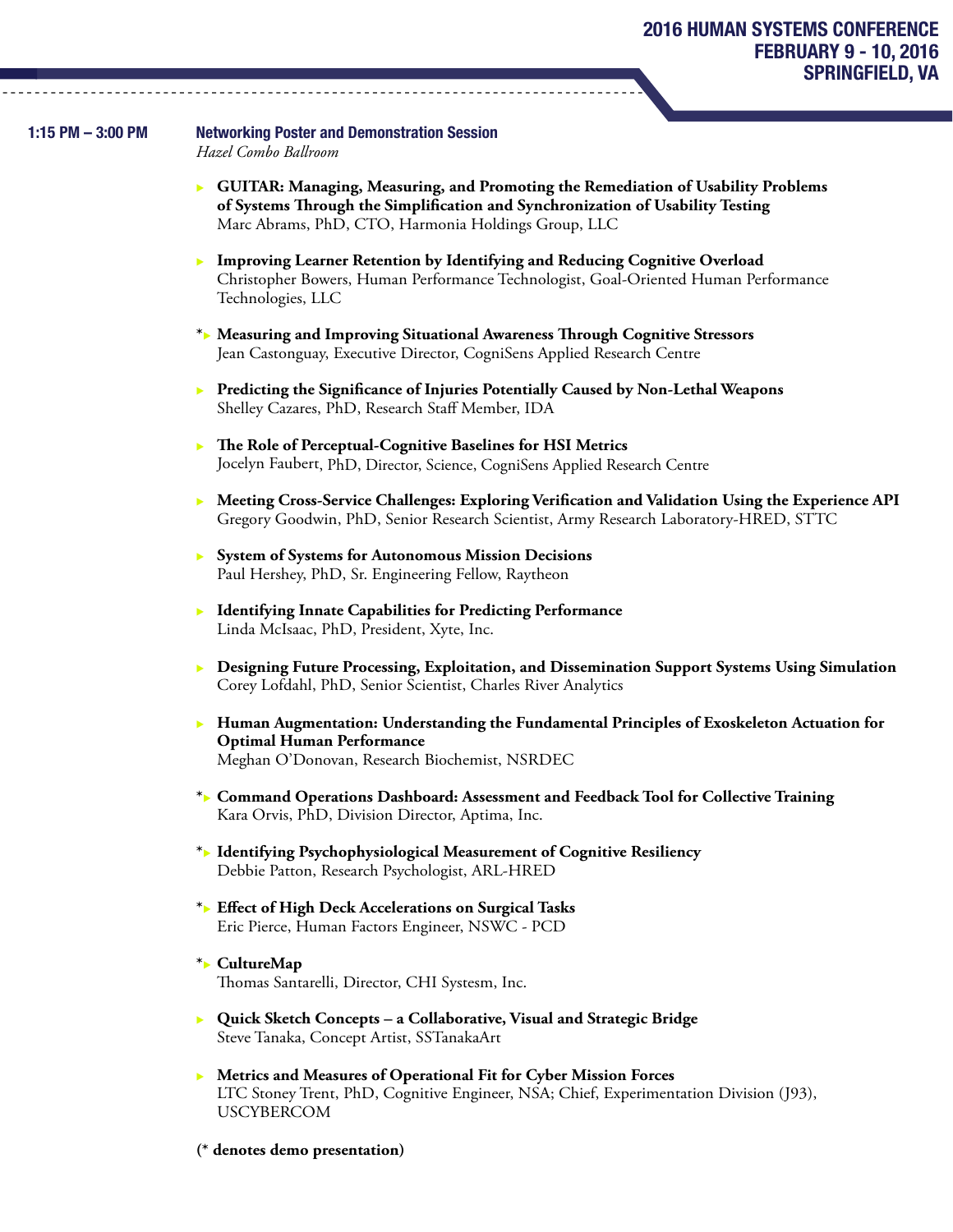

#### SPEAKER DONATION

In lieu of Speaker gifts, a donation will be made to the Fisher House Foundation. For additional information, please visit: http://www.fisherhouse.org

#### ADVERTISING

Advertise in *National Defense* magazine and increase your organization's exposure. *National Defense* will be distributed to Attendees of this Conference as well as other NDIA events. For more information, contact Mr. Dino Pignotti, VP Advertising, at (703) 247-2541 or dpignotti@ndia.org.

#### PROCEEDINGS

Proceedings will be available on the web through the Defense Technical Information Center (DTIC) two weeks after the Conference. All registered Attendees will receive an email notification once the proceedings are available.

#### **SURVEY**

A survey will be e-mailed to you after the Conference. We would appreciate your time in completing the survey to help make our event even more successful in the future.

#### NDIA EVENTS

Please visit the NDIA website for a complete listing of the events we offer.

NDIA website: http://www.ndia.org

Select: Meetings & Events Schedule of Events

#### 3:00 PM – 4:00 PM Session #1: Protection, Sustainment and Warfighter Performance (PS&WP)

*Singleton Combo Ballroom*

Session Chairs Mike LaFiandra, Sc.D, Chief, Dismounted Warrior Branch, ARL Jean Castonguay, President and CEO, CogniSens, Inc.

- $\triangleright$  A Unifying Framework for Defining and Measuring Physical and Cognitive Load Eric Jones, Human Factors Engineer, Draper
- $\triangleright$  Physical Augmentation Concept for Improved Soldier Lethality Frank Morelli, Research Pychologist, ARL
- Effects of Self-Regulation on Executive Function & Resilience for Soldier Health, Wellbeing and Warfighter Performance Pierre Beaucamp, PhD, President, Mindroom PSP
- 

#### 4:00 PM – 5:00 PM Session #2: Human System Integration Metrics (HSI)

*Singleton Combo Ballroom* Session Chairs George Salazar, PE, CSEP, Human Computing Interface Technical Discipline Lead, NASA Kay Stanney, PhD, C.H.F.P., President and Founder, Design Interactive, Inc.

 $\triangleright$  Measures and Metrics: The Need for Consistency in HSI Measurement Terminology

LTC Stoney Trent, PhD, Cognitive Engineer, NSA, Chief, Experimentation Division (J93), USCYBERCOM

- $\blacktriangleright$  Human Systems Integration Progress and Risk Specification Tool Eric Stohr, Sr. Human Factors Engineer, Basic Commerce & Industries (BCI) Inc.
- $\triangleright$  Toward a Framework for Assessing Human Systems Integration **Efficacy**

CDR Michael O'Neil, USCG, HSI Division, USCG HQ

**Embedding Human System Integration Metrics in Agile Software** Evaluation Environments: The Value of Opportunistic Behavioral Data Collection

Joshua Poore, PhD, Senior Member of Technical Staff, Draper

#### 5:00 PM – 5:15 PM Adjourn and Closing Remarks

*Singleton Combo Ballroom*

- <sup>u</sup> Christopher Nemeth, PhD, Chair, NDIA Human Systems Division; Principal Scientist, Applied Research Associates
- 

5:15 PM – 6:30 PM Networking Reception (CASH BAR)

*Hazel Combo Ballroo*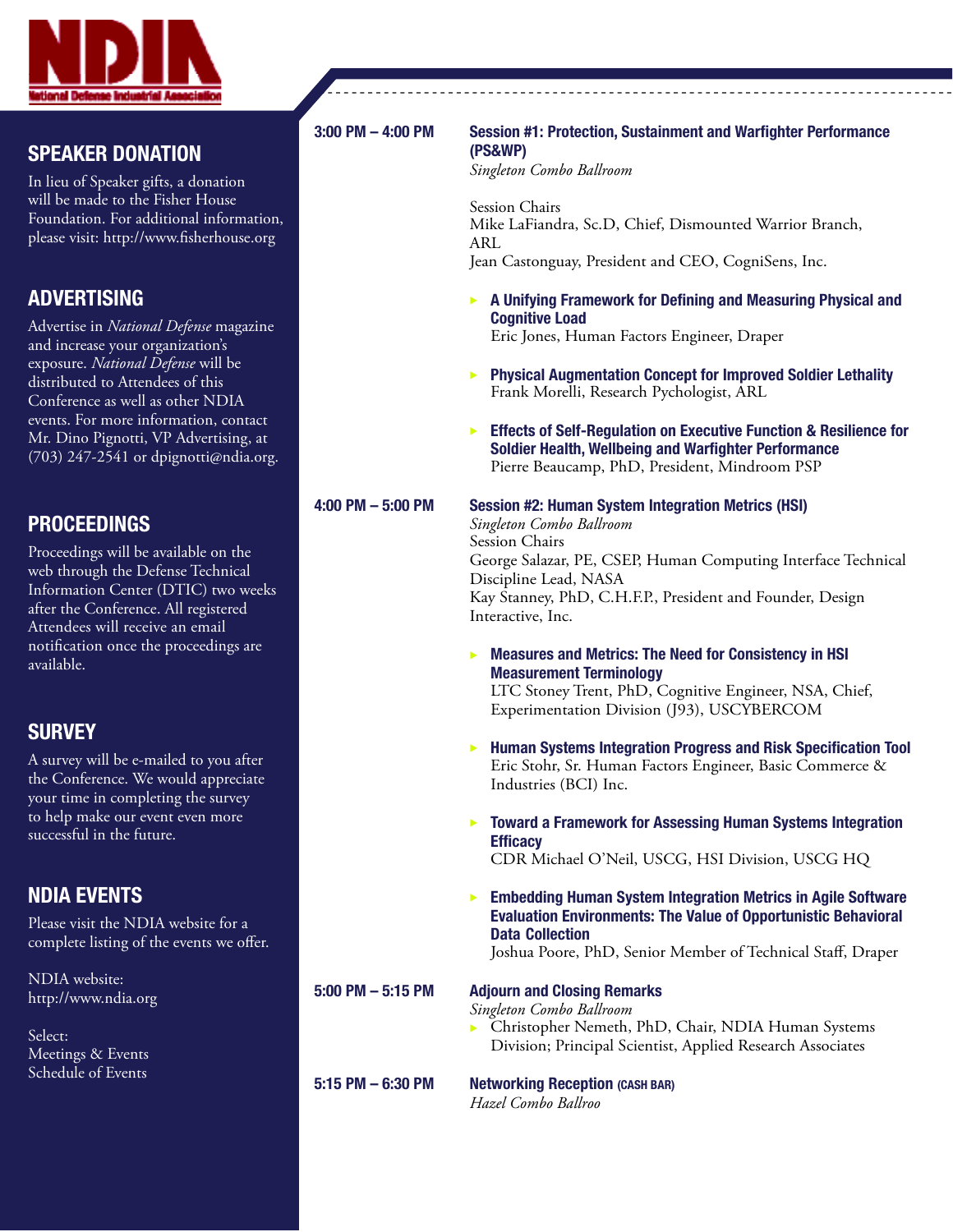# WEDNESDAY, FEBRUARY 10, 2016

| $7:00$ AM $-$ 4:00 PM  | <b>Registration</b><br>Foyer                                                                                                                                                                                                                                                                                                                                                                                                                                                                                                                                                                                                                                                                                                                                                                                                                         |
|------------------------|------------------------------------------------------------------------------------------------------------------------------------------------------------------------------------------------------------------------------------------------------------------------------------------------------------------------------------------------------------------------------------------------------------------------------------------------------------------------------------------------------------------------------------------------------------------------------------------------------------------------------------------------------------------------------------------------------------------------------------------------------------------------------------------------------------------------------------------------------|
| $7:00$ AM $-$ 8:00 AM  | <b>Continental Breakfast</b><br>Foyer                                                                                                                                                                                                                                                                                                                                                                                                                                                                                                                                                                                                                                                                                                                                                                                                                |
| $8:00$ AM $-8:05$ AM   | <b>Welcome and Introductory Remarks</b><br>Singleton Combo Ballroom<br>• Christopher Nemeth, PhD, Chair, NDIA Human Systems<br>Division; Principal Scientist, Applied Research Associates                                                                                                                                                                                                                                                                                                                                                                                                                                                                                                                                                                                                                                                            |
| $8:05$ AM $-$ 8:35 AM  | <b>Keynote Address</b><br>Singleton Combo Ballroom<br>Sae Schatz, PhD, Director, Advanced Distributed Learning (ADL) Initiave                                                                                                                                                                                                                                                                                                                                                                                                                                                                                                                                                                                                                                                                                                                        |
| $8:35$ AM $-9:35$ AM   | <b>Panel: Government HSI Initiatives</b><br>Singleton Combo Ballroom<br>Session Chair<br>Gary Gomez, Deputy Chair, Human Systems Division; President, Taylor Connor Associates<br>Maureen Sullivan, Deputy Assistant Secretary of Defense for Environment Safety and Occupational<br>▶<br>Health, OUSD (AT&L)<br>Robert Gold, Director, Engineering Enterprise, OASD (SE)<br>Patrick Mason, PhD, SES, Director, Human Performance, Training and Biosystems Directorate,<br>OASD(R)<br>Beverly Knapp, PhD, Deputy Director, Army Human Systems Integration, HQ Dept Army, G-1<br>▶<br>Owen Seely, Senior Human Systems Integration Engineer, USMC<br>▶                                                                                                                                                                                                |
| $9:35$ AM $-9:50$ AM   | <b>Networking Break</b><br>Hazel Combo Ballroom                                                                                                                                                                                                                                                                                                                                                                                                                                                                                                                                                                                                                                                                                                                                                                                                      |
| $9:50$ AM $-$ 10:50 AM | Session 3: Personalized Assessment, Education & Training (PAE&T)<br>Singleton Combo Ballroom<br>Session Chairs<br>Glenn Gunzelmann, PhD, S&T Advisor, Cognitive Models & Agenda Branch, AFRL<br>Scott Grigsby, PhD, Senior Scientist, Ball Aerospace<br><b>Using Neuroscience to Enhance PTLD</b><br>Jocelyn Faubert, PhD, Director, Science, CogniSens Applied Research Centre<br><b>Beyond Competency Based Training: A New Paradigm for Training</b><br>Þ<br><b>Department of Defense Employees</b><br>Craig Arndt, PhD, P.E., D.Eng., USN(R), Department Chair, Engineering And Technology;<br>Professor of Systems Engineering, Defense Acquisition University<br>Science, Technology, and U.S. National Security Strategy: The Role of the War Colleges<br>▶<br>Raymond DuBois, Senior Advisor, Center for Strategic and International Studies |
|                        | <b>Better Preparing Units for Gray Zone Operations</b><br>▶<br>M. Shands Pickett, Director, Applied Research and Technology, VATC, Inc.                                                                                                                                                                                                                                                                                                                                                                                                                                                                                                                                                                                                                                                                                                              |